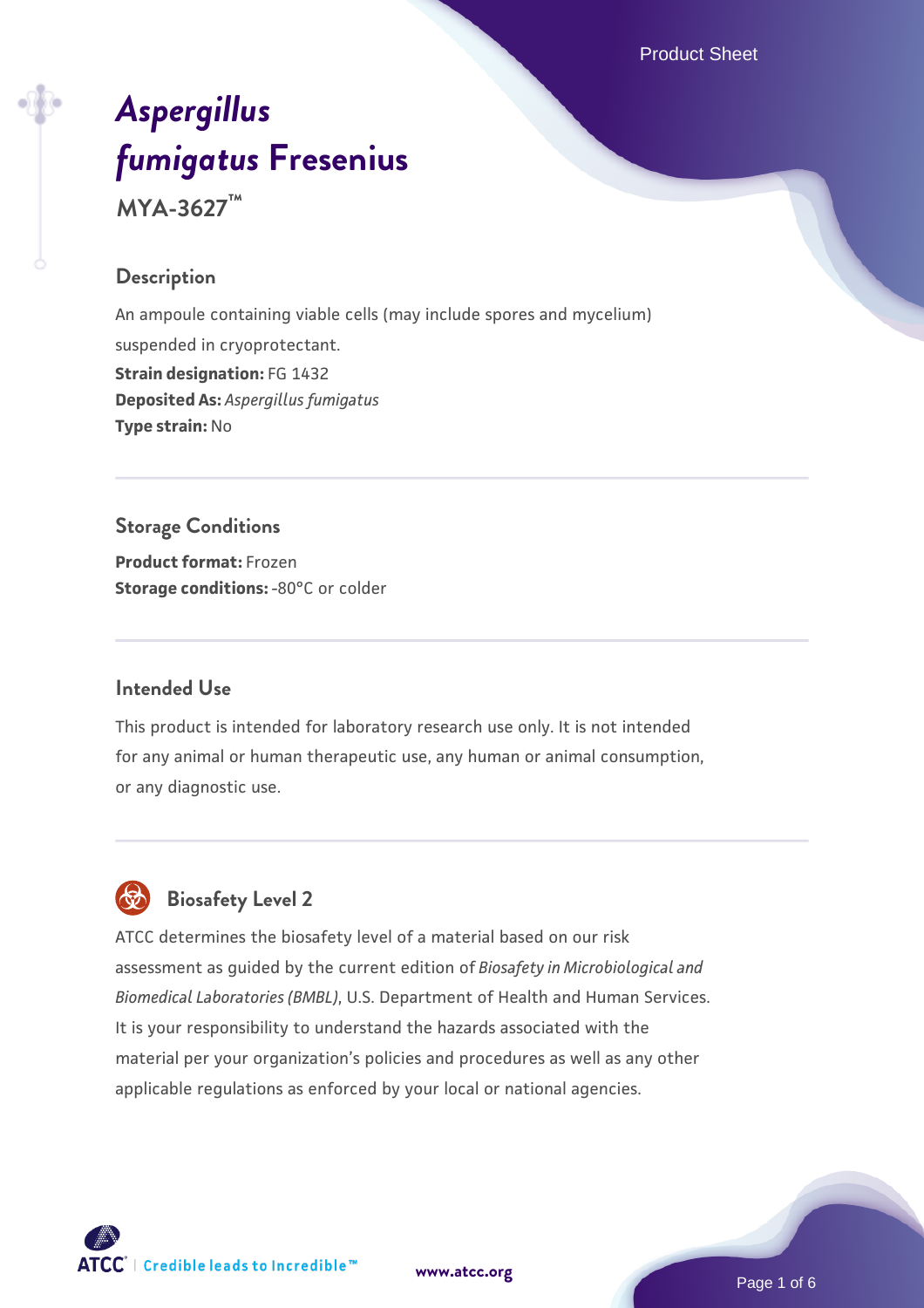ATCC highly recommends that appropriate personal protective equipment is always used when handling vials. For cultures that require storage in liquid nitrogen, it is important to note that some vials may leak when submersed in liquid nitrogen and will slowly fill with liquid nitrogen. Upon thawing, the conversion of the liquid nitrogen back to its gas phase may result in the vial exploding or blowing off its cap with dangerous force creating flying debris. Unless necessary, ATCC recommends that these cultures be stored in the vapor phase of liquid nitrogen rather than submersed in liquid nitrogen.

### **Certificate of Analysis**

For batch-specific test results, refer to the applicable certificate of analysis that can be found at www.atcc.org.

#### **Growth Conditions**

**Medium:**  [ATCC Medium 325: Malt extract agar \(Blakeslee's formula\)](https://www.atcc.org/-/media/product-assets/documents/microbial-media-formulations/3/2/5/atcc-medium-325.pdf?rev=146ec77015184a96912232dcb12386f9) [ATCC Medium 200: YM agar or YM broth](https://www.atcc.org/-/media/product-assets/documents/microbial-media-formulations/2/0/0/atcc-medium-200.pdf?rev=ac40fd74dc13433a809367b0b9da30fc) [ATCC Medium 336: Potato dextrose agar \(PDA\)](https://www.atcc.org/-/media/product-assets/documents/microbial-media-formulations/3/3/6/atcc-medium-336.pdf?rev=d9160ad44d934cd8b65175461abbf3b9) **Temperature:** 24-26°C **Atmosphere:** Aerobic

#### **Handling Procedures**

**Frozen ampoules** packed in dry ice should either be thawed immediately or stored in liquid nitrogen. If liquid nitrogen storage facilities are not available, frozen ampoules may be stored at or below -70°C for approximately one

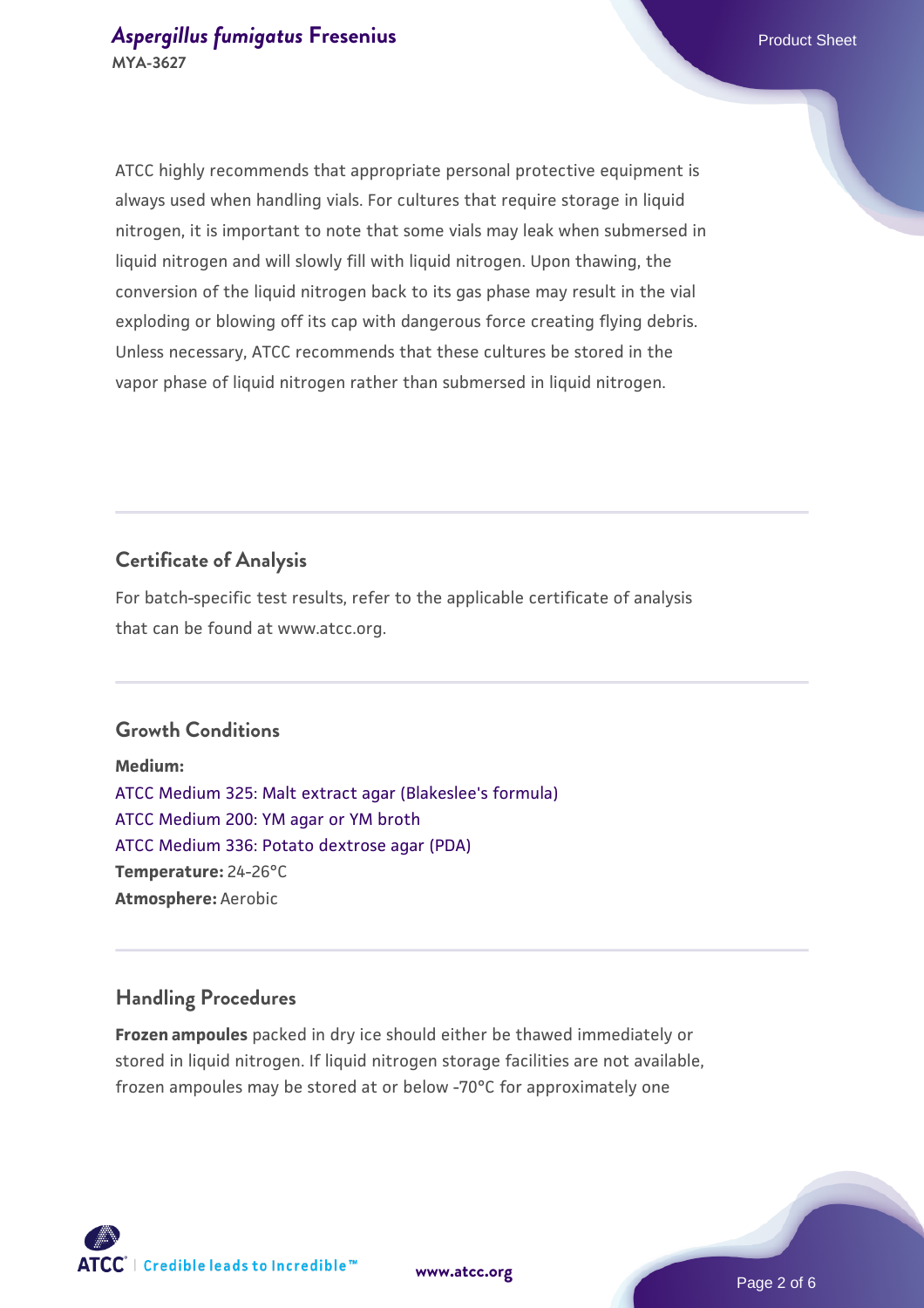week. **Do not under any circumstance store frozen ampoules at refrigerator freezer temperatures (generally -20°C).** Storage of frozen material at this temperature will result in the death of the culture.

- 1. To thaw a frozen ampoule, place in a **25°C to 30°C** water bath, until just thawed (**approximately 5 minutes**). Immerse the ampoule just sufficient to cover the frozen material. Do not agitate the ampoule.
- 2. Immediately after thawing, wipe down ampoule with 70% ethanol and aseptically transfer at least 50 µL (or 2-3 agar cubes) of the content onto a plate or broth with medium recommended.
- Incubate the inoculum/strain at the temperature and conditions 3. recommended. Inspect for growth of the inoculum/strain regularly. The sign of viability is noticeable typically after 2-4 days of incubation. However, the time necessary for significant growth will vary from strain to strain.

#### **Notes**

This organism is a CLSI control strain for antimicrobial susceptibility testing. Additional, updated information on this product may be available on the ATCC web site at www.atcc.org.

#### **Material Citation**

If use of this material results in a scientific publication, please cite the material in the following manner: *Aspergillus fumigatus* Fresenius (ATCC MYA-3627)

#### **References**

References and other information relating to this material are available at www.atcc.org.



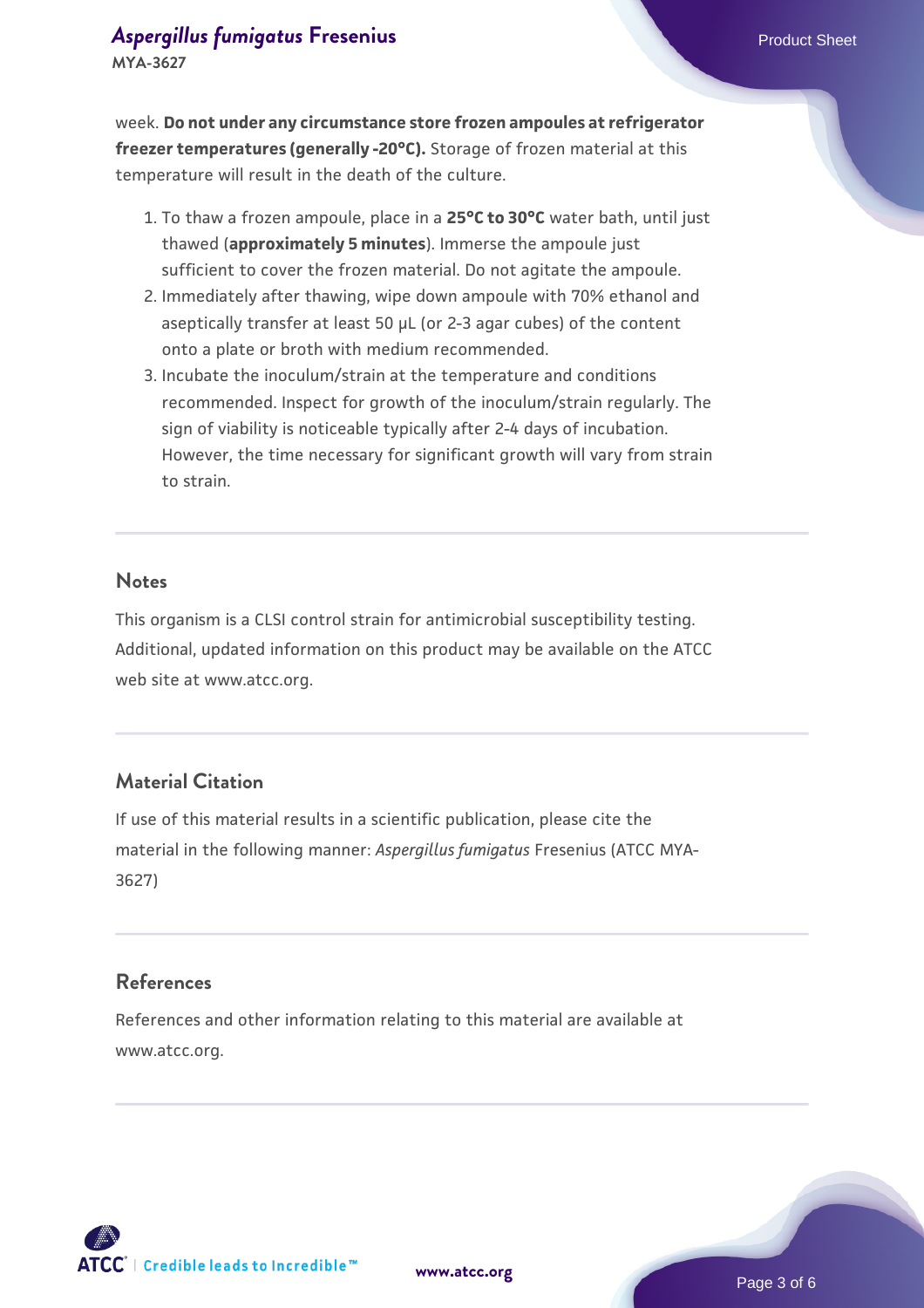#### **Warranty**

The product is provided 'AS IS' and the viability of ATCC® products is warranted for 30 days from the date of shipment, provided that the customer has stored and handled the product according to the information included on the product information sheet, website, and Certificate of Analysis. For living cultures, ATCC lists the media formulation and reagents that have been found to be effective for the product. While other unspecified media and reagents may also produce satisfactory results, a change in the ATCC and/or depositor-recommended protocols may affect the recovery, growth, and/or function of the product. If an alternative medium formulation or reagent is used, the ATCC warranty for viability is no longer valid. Except as expressly set forth herein, no other warranties of any kind are provided, express or implied, including, but not limited to, any implied warranties of merchantability, fitness for a particular purpose, manufacture according to cGMP standards, typicality, safety, accuracy, and/or noninfringement.

#### **Disclaimers**

This product is intended for laboratory research use only. It is not intended for any animal or human therapeutic use, any human or animal consumption, or any diagnostic use. Any proposed commercial use is prohibited without a license from ATCC.

While ATCC uses reasonable efforts to include accurate and up-to-date information on this product sheet, ATCC makes no warranties or representations as to its accuracy. Citations from scientific literature and patents are provided for informational purposes only. ATCC does not warrant that such information has been confirmed to be accurate or complete and the customer bears the sole responsibility of confirming the accuracy and completeness of any such information.

This product is sent on the condition that the customer is responsible for and assumes all risk and responsibility in connection with the receipt, handling,



**[www.atcc.org](http://www.atcc.org)**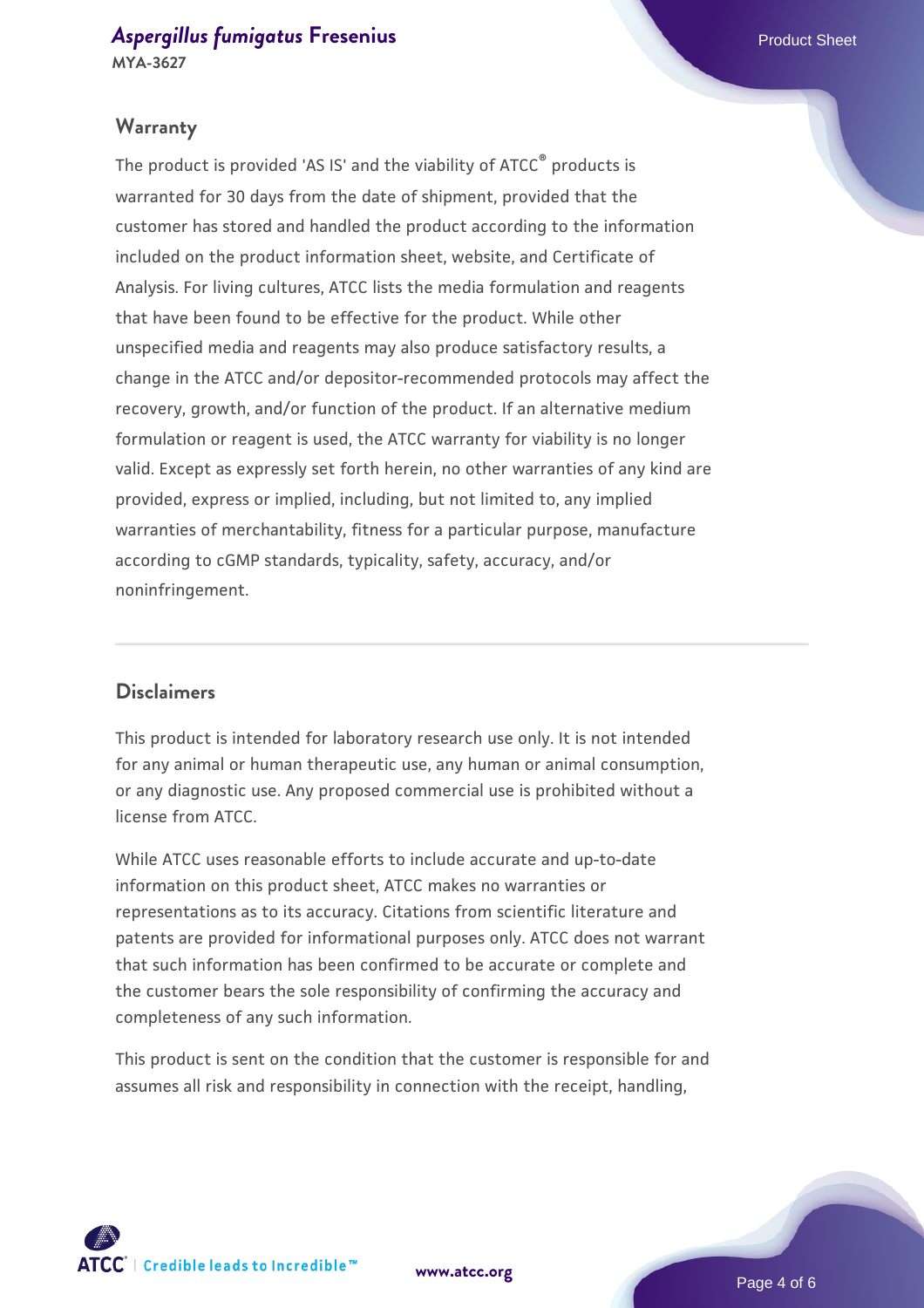storage, disposal, and use of the ATCC product including without limitation taking all appropriate safety and handling precautions to minimize health or environmental risk. As a condition of receiving the material, the customer agrees that any activity undertaken with the ATCC product and any progeny or modifications will be conducted in compliance with all applicable laws, regulations, and guidelines. This product is provided 'AS IS' with no representations or warranties whatsoever except as expressly set forth herein and in no event shall ATCC, its parents, subsidiaries, directors, officers, agents, employees, assigns, successors, and affiliates be liable for indirect, special, incidental, or consequential damages of any kind in connection with or arising out of the customer's use of the product. While reasonable effort is made to ensure authenticity and reliability of materials on deposit, ATCC is not liable for damages arising from the misidentification or misrepresentation of such materials.

Please see the material transfer agreement (MTA) for further details regarding the use of this product. The MTA is available at www.atcc.org.

#### **Copyright and Trademark Information**

© ATCC 2021. All rights reserved.

ATCC is a registered trademark of the American Type Culture Collection.

#### **Revision**

This information on this document was last updated on 2022-03-31

#### **Contact Information**

ATCC 10801 University Boulevard Manassas, VA 20110-2209 USA